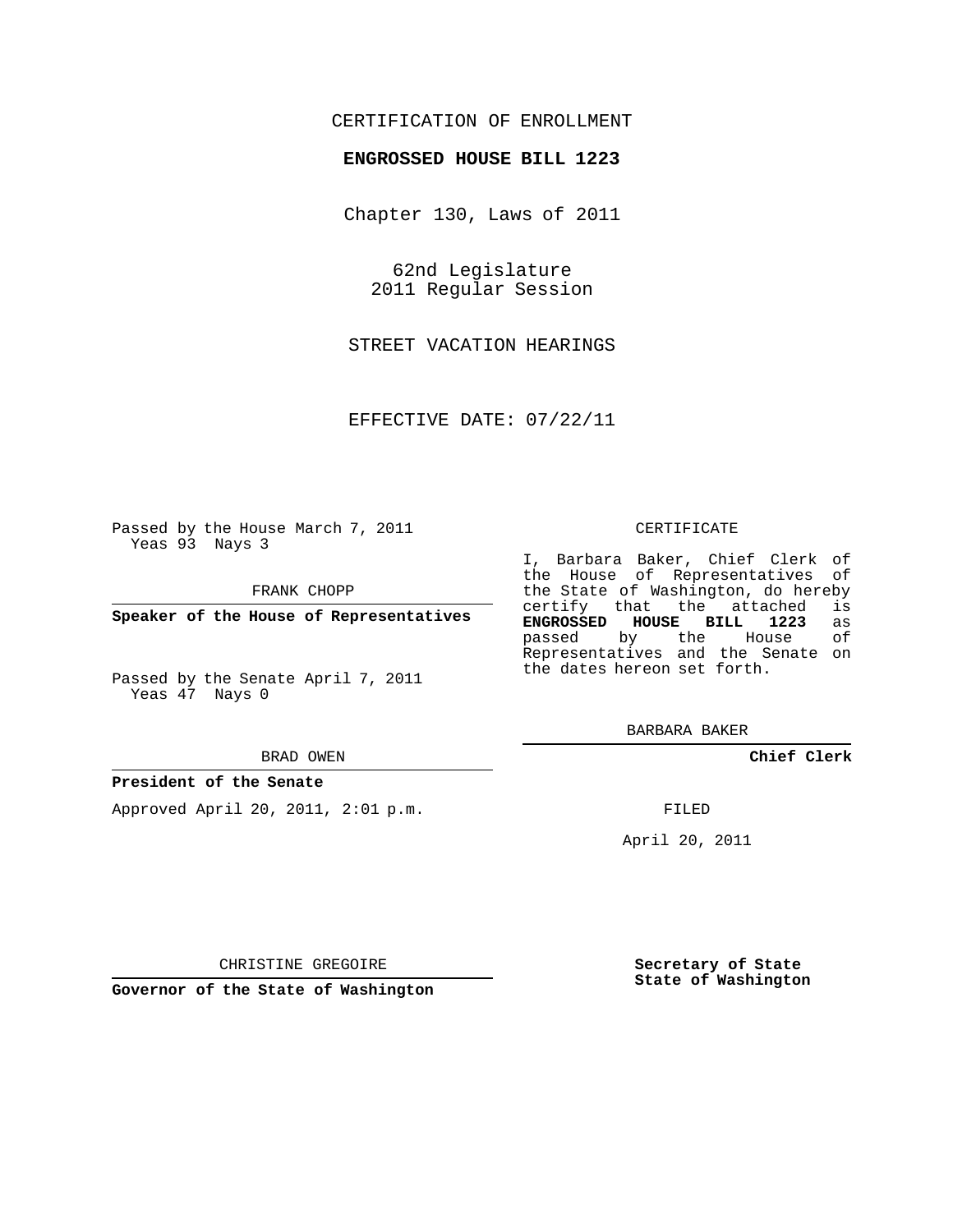# **ENGROSSED HOUSE BILL 1223** \_\_\_\_\_\_\_\_\_\_\_\_\_\_\_\_\_\_\_\_\_\_\_\_\_\_\_\_\_\_\_\_\_\_\_\_\_\_\_\_\_\_\_\_\_

\_\_\_\_\_\_\_\_\_\_\_\_\_\_\_\_\_\_\_\_\_\_\_\_\_\_\_\_\_\_\_\_\_\_\_\_\_\_\_\_\_\_\_\_\_

Passed Legislature - 2011 Regular Session

**State of Washington 62nd Legislature 2011 Regular Session**

**By** Representatives Fitzgibbon, Green, Darneille, Jinkins, Ladenburg, and Takko

Read first time 01/17/11. Referred to Committee on Local Government.

1 AN ACT Relating to hearings for street vacations; and amending RCW 2 35.79.030.

3 BE IT ENACTED BY THE LEGISLATURE OF THE STATE OF WASHINGTON:

 4 **Sec. 1.** RCW 35.79.030 and 2002 c 55 s 1 are each amended to read 5 as follows:

 6 The hearing on such petition may be held before the legislative 7 authority, (( $\Theta$ )) before a committee thereof<sub>1</sub> or before a hearing 8 examiner, upon the date fixed by resolution or at the time ((said)) the 9 hearing may be adjourned to. If the hearing is before ((<del>such</del>)) a 10 committee the same shall, following the hearing, report its 11 recommendation on the petition to the legislative authority which may 12 adopt or reject the recommendation. If ((such)) the hearing ((be)) is 13 held before ((such)) a committee it shall not be necessary to hold a 14 hearing on the petition before ((such)) the legislative authority. If 15 the hearing is before a hearing examiner, the hearing examiner shall, 16 following the hearing, report its recommendation on the petition to the 17 legislative authority, which may adopt or reject the recommendation: 18 PROVIDED, That the hearing examiner must include in its report to the 19 legislative authority an explanation of the facts and reasoning